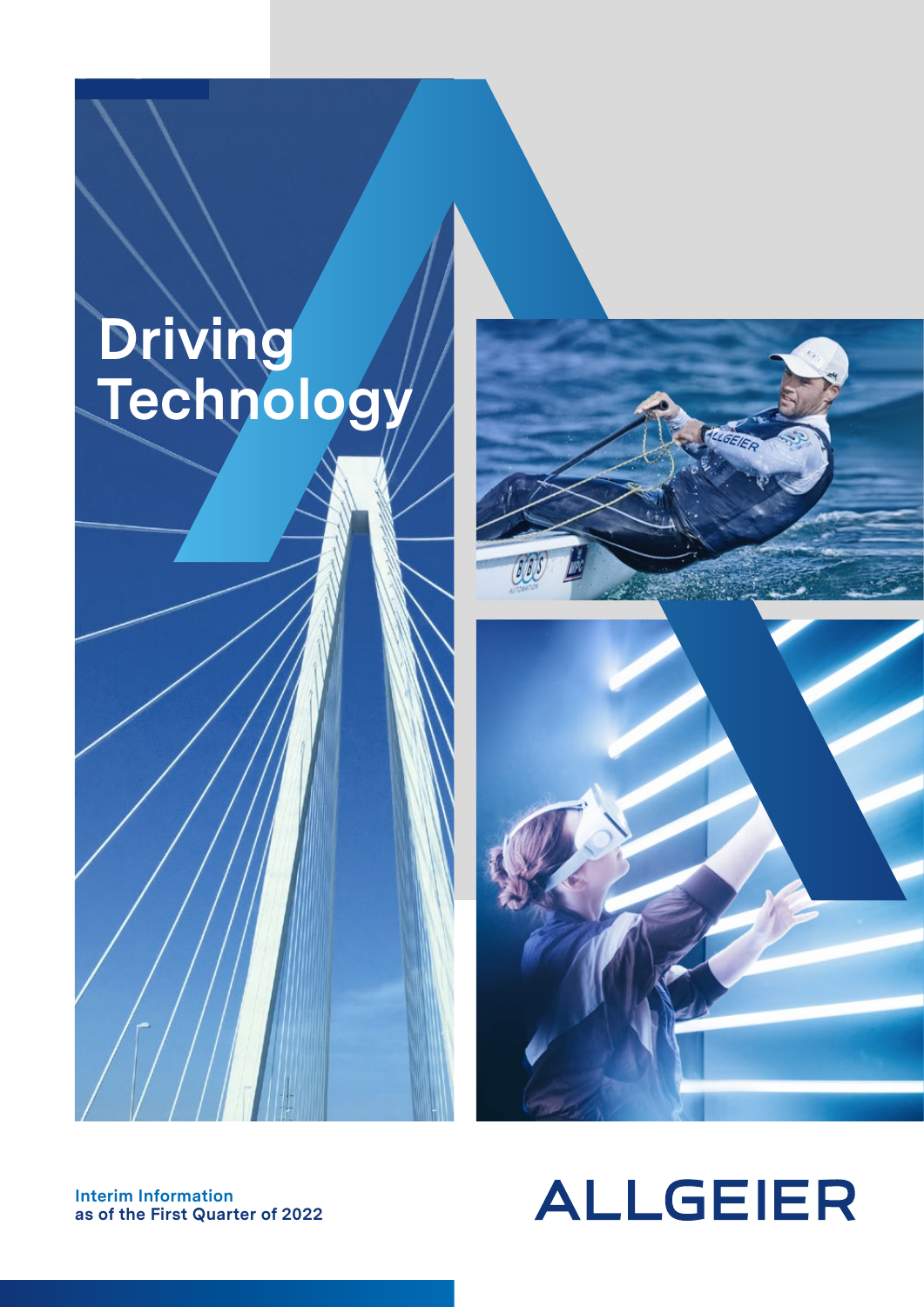### **ALLGEIER**

#### Allgeier SE supports digital transformation with full range of software and IT services

Allgeier SE is one of the leading German technology companies for digital transformation: The rapidly growing Group guides its clients through the challenges of digital transformation to ensure their future success. Allgeier has a broad and stable customer base of global corporations, dynamic SMEs and public sector contractors. Allgeier offers its more than 2,000 clients a full portfolio of IT and software services extending from high-end software development to business efficiency solutions in support of the digital transformation of critical business processes. Allgeier accomplishes breakthroughs in new digital business models, defines strategic priorities and implements trailblazing software and IT services projects with high flexibility and scalability to mold agile and intelligent organizations for the digital age.<br>To improve the flow of reading, in this report we typically only use the generic<br>male form, which refers equally to male and non-male persons alike.

### **Company and Key Indicators at a Glance 4 Interim information on Business Performance in the First Quarter of 2022 6 Unaudited interim information as of the First Quarter of 2022 10** Consolidated Statement of Financial Position 10 Consolidated Statement of Comprehensive Income 12 Consolidated Statement of Changes in Equity 16 Consolidated Statement of Cash Flows 18 **Other Notes 20 Legal Notice 22 Financial Calendar • Imprint 23**

In its Enterprise IT and mgm technology partners segments, the Group has more than 3,000 employees\* and more than 1,000 freelance experts at 42 locations in total in the DACH region, France, Czechia, India, Vietnam and the US. Allgeier generated revenue of EUR 403 million from its continuing operations in fiscal 2021. According to the 2021 Lünendonk® List, Allgeier is one of Germany's top ten IT consulting and system integration companies. Allgeier SE is listed in the General Standard on the Regulated Market of Frankfurt Stock Exchange (WKN A2GS63, ISIN DE000A2GS633). Further information can be found at www.allgeier.com

### **Contents**

male form, which refers equally to male and non-male persons alike.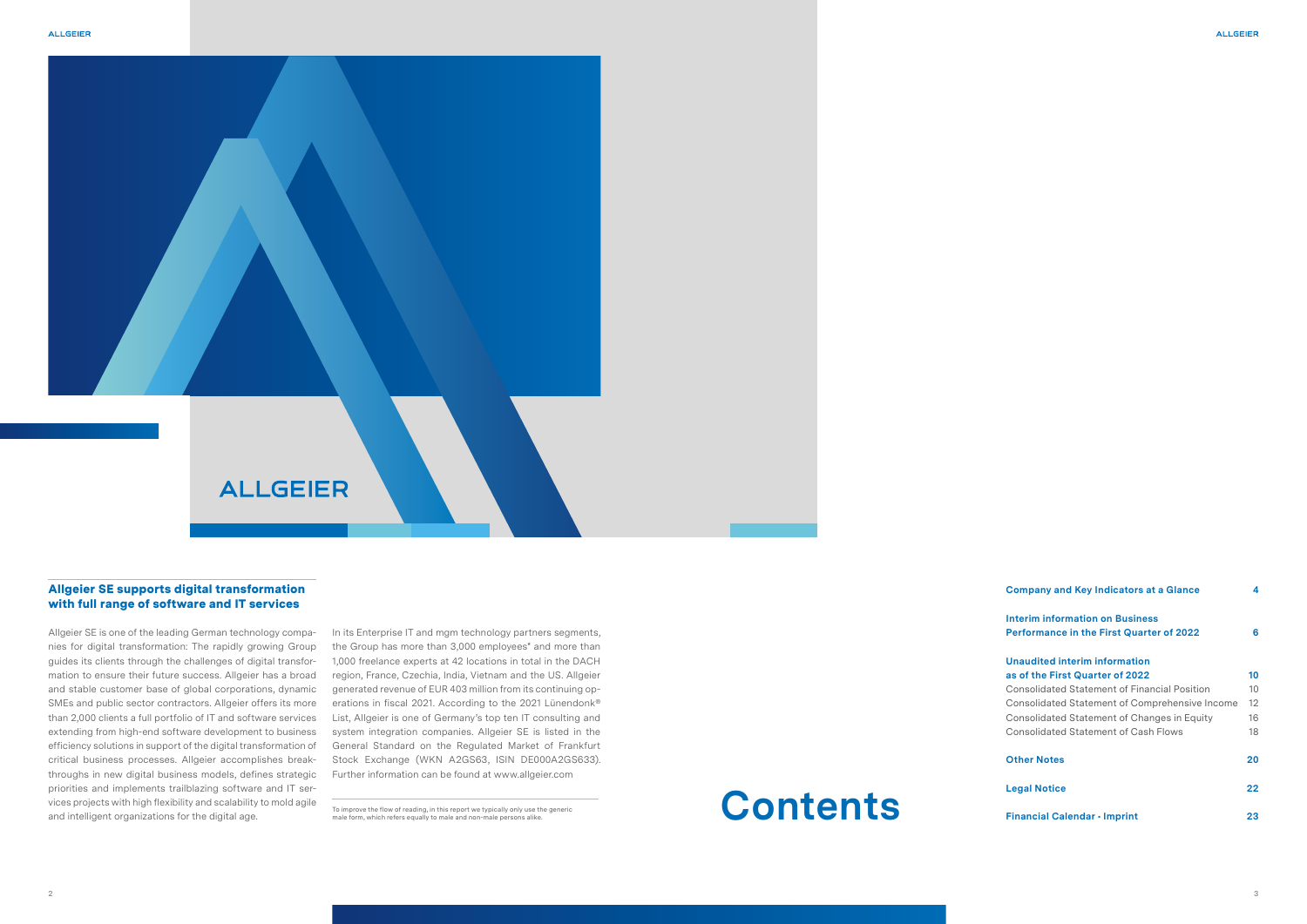All figures relate to the Group's continuing operations (in EUR million) \*EBITDA from continuing operations before extraordinary or prior-period effects



## **Company and Key Indicators at a Glance**

 $\widehat{a}$ 

Further information and the company's latest news can be found at www.allgeier.com.

| <b>Key Group indicators*</b>      | Q1 2022       | Q1 2021       | Change in percent***     |
|-----------------------------------|---------------|---------------|--------------------------|
| Revenue                           | 112.1         | 94.6          | 18.5%                    |
| Value added                       | 37.2          | 29.1          | 27.9%                    |
| <b>EBITDA</b>                     | 11.5          | 7.7           | 49.5%                    |
| Adjusted EBITDA**                 | 11.3          | 7.7           | 47.2%                    |
| <b>EBIT</b>                       | 5.0           | 3.6           | 40.0%                    |
| EBT                               | 3.8           | 3.1           | 21.6%                    |
| Profit or loss for the period     | 2.5           | 1.9           | 31.4%                    |
| Earnings per share (EUR)          | 0.13          | 0.07          | 85.7%                    |
| Adjusted earnings per share (EUR) | 0.27          | 0.13          | 107.7%                   |
|                                   | Mar. 31, 2022 | Dec. 31, 2021 | <b>Change in percent</b> |
| <b>Total assets</b>               | 486.2         | 485.0         | 0.3%                     |
| Equity                            | 165.5         | 162.9         | 1.6%                     |
| Permanent employees               | 3,020         | 2,937         | 2.8%                     |
| Freelance experts                 | 1,080         | 753           | 43.4%                    |
| <b>Total employees</b>            | 4,100         | 3,690         | 11.1%                    |

\*Continuing operations, figures in EUR million (unless stated otherwise)<br>\*\*EBITDA before extraordinary or prior-period effects<br>\*\*\*Percentages calculated using non-rounded figures













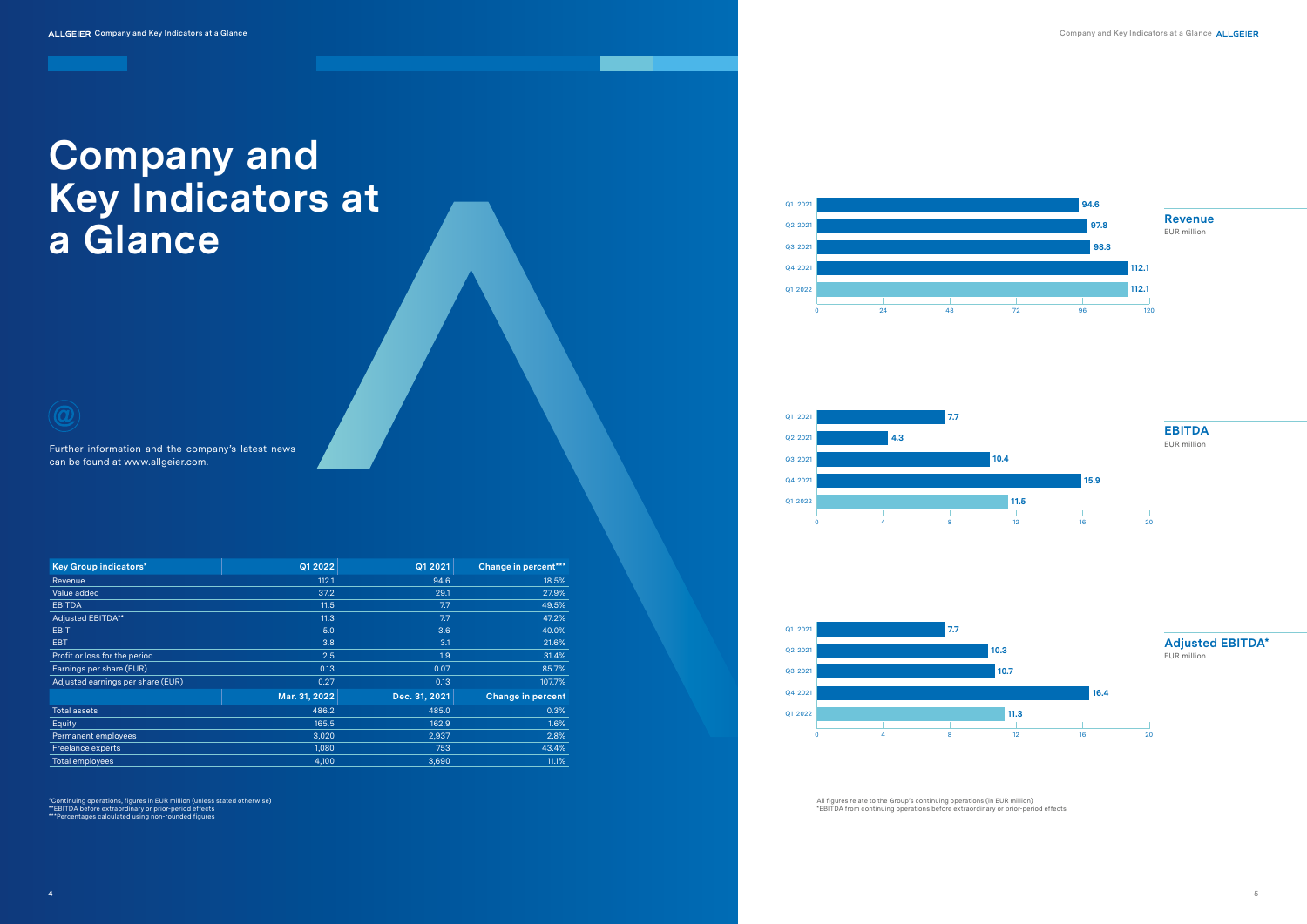EBITDA grew to EUR 11.5 million (previous year: EUR 7.7 million), corresponding to a year-on-year increase of 50 percent and an EBITDA margin of 10.2 percent (previous year: 8.1 percent). EBIT amounted to EUR 5.0 million (previous year: EUR 3.6 million), an increase of 40 percent compared to the first quarter of the previous year.

Consolidated EBT after net finance costs rose by 22 percent to EUR 3.8 million (previous year: EUR 3.1 million). After deducting income tax expenses of EUR 1.3 million (previous year: EUR 1.2 million), Allgeier generated a profit of EUR 2.5 million in the first three months of 2022 (previous year: EUR 1.9 million), corresponding to a year-on-year increase of 31 percent.

Basic earnings per share from continuing operations, calculated on the basis of earnings for the first three months less non-controlling interests, were increased by 86 percent year-on-year to EUR 0.13 (previous year: EUR 0.07). Earnings per share from continuing operations adjusted for depreciation and amortization due to acquisitions and calculated using a normalized tax rate of 30 percent amounted to EUR 0.27 (previous year: EUR 0.13) for the first quarter of 2022, a year-on-year increase of 108 percent.

#### Allgeier continues significant growth in revenue and earnings in 2022

In the first quarter of 2022 (January 1, 2022, to March 31, 2022), Allgeier SE achieved the planning on which the guidance for fiscal 2022 is based, with revenue of EUR 112.1 million and EBITDA of EUR 11.5 million.

#### **Business performance of continuing operations in the first quarter of 2022**

The Allgeier Group generated revenue from continuing operations of EUR 112.1 million (previous year: EUR 94.6 million) in the first quarter of 2022, representing a year-on-year increase of 18 percent. Both of the Group's operating segments contributed to the growth in revenue. Value added (defined as gross revenue less the cost of sales and staff costs directly attributable to revenue) amounted to EUR 37.2 million (previous year: EUR 29.1 million), up 28 percent on the previous year's figure. The gross margin thus improved to 33.0 percent (previous year: 30.7 percent). The Group increased its adjusted EBITDA (EBITDA before extraordinary or prior-period effects) by 47 percent to EUR 11.3 million (previous year: EUR 7.7 million), corresponding to a margin of 10.0 percent (previous year: 8.1 percent).

## **Interim information on business performance in the first quarter of 2022**



| (EUR million*)                                                         | Q1 2022    | Q1 2021    |
|------------------------------------------------------------------------|------------|------------|
| Profit from operating activities (EBIT as reported)                    | 5.0        | 3.6        |
| Amortization of intangible assets from acquisitions                    | 2.2        | 0.5        |
| Other non-recurring and prior-period effects                           | $-0.1$     | 0.1        |
| Net finance costs                                                      | $-1.2$     | $-0.5$     |
| Adjusted earnings before taxes                                         | 5.9        | 3.7        |
| Tax rate                                                               | 30%        | 30%        |
| Taxes                                                                  | $-1.8$     | $-1.1$     |
| Adjusted earnings for the period                                       | 4.1        | 2.6        |
| Non-controlling interests                                              | $-1.1$     | $-1.1$     |
| Adjusted earnings for the period of shareholders of the parent company | 3.0        | 1.5        |
| Average number of shares outstanding weighted pro rata temporis        | 11,408,513 | 11,382,513 |
| Earnings per share in EUR                                              | 0.27       | 0.13       |
|                                                                        |            |            |

To present adjusted earnings per share, the Allgeier Group corrects the reported EBIT from continuing operations for amortization of intangible assets capitalized in connection with company acquisitions (effects of purchase price allocation), income and expenses from purchase price adjustments in profit or loss and other one-time<br>and prior-period effects. Taking these adjustments into in the first quarter of 2022 (Q1 2021: EUR 0.13).

\*unless stated otherwise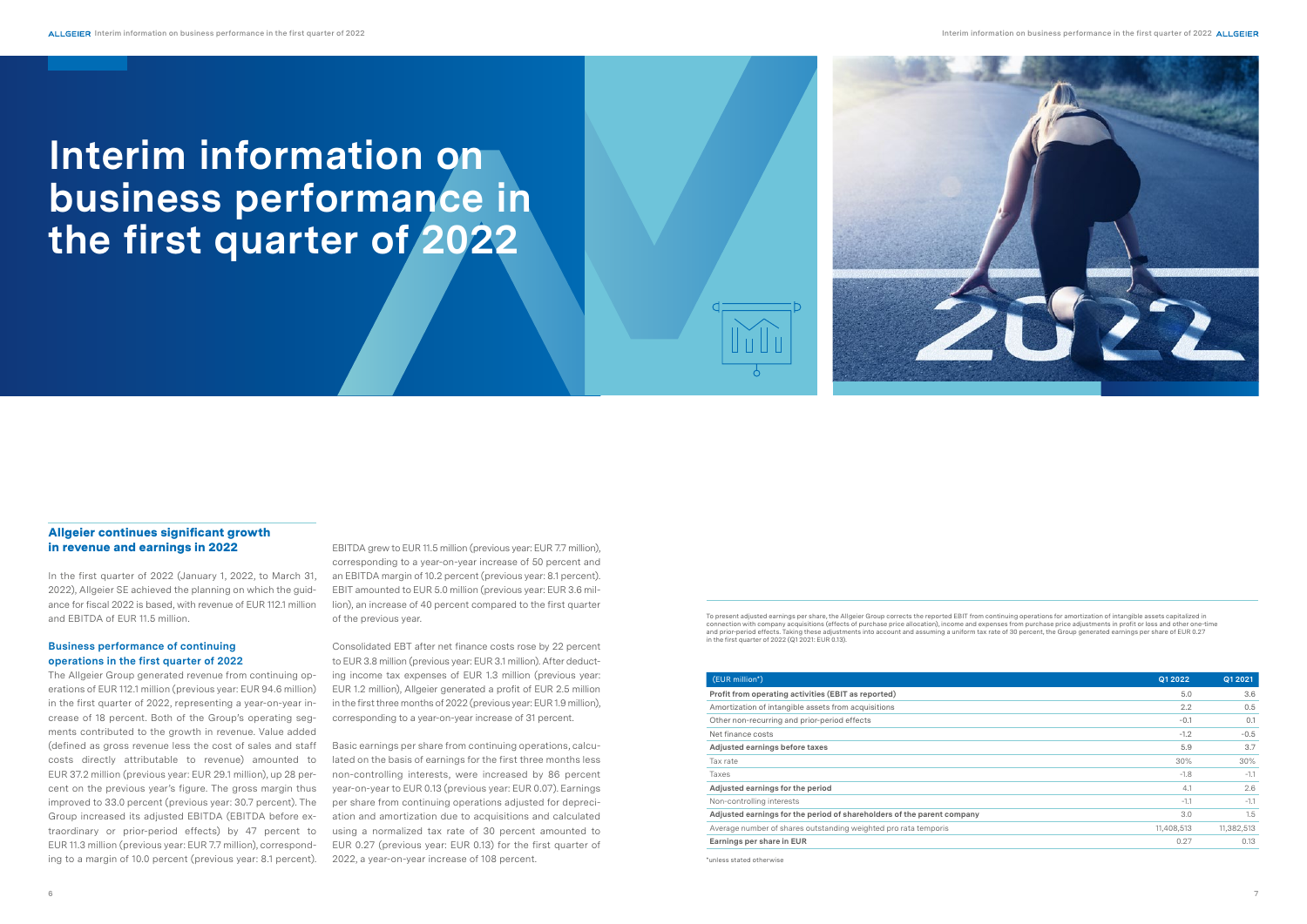



#### **Development of cash flows in the first quarter of 2022**

The cash flow from operating activities before changes in working capital from continuing operations amounted to EUR 9.8 million in the first three months of 2022 (previous year: EUR 7.1 million). The cash flow from changes in working capital was EUR -5.1 million (previous year: EUR -12.7 million). Including the cash flow from changes in working capital this resulted in positive cash flow from operating activities of EUR 4.8 million in total (previous year: EUR -5.6 million).

Cash flow from investing activities for the period amounted to EUR -4.8 million (previous year: EUR -17.2 million). This includes payments of EUR 4.3 million (previous year: EUR 4.0 million) for investments in non-current assets, including lease payments, and payments of EUR 0.5 million (previous year: EUR 13.1 million) for acquisition activities. The net cash inflow from financing activities was EUR 2.1 million in the first three months of 2022 (previous year: net inflow of EUR 16.2 million). Interest payments amounted to EUR 1.0 million net (previous year: EUR 0.3 million net) and repayments of bank loans amounted to EUR 4.0 million net (previous year: new bank loans of EUR 15.0 million net). The balance of payments with non-controlling interests resulted in a net inflow of EUR 0.0 million (previous year: inflow of EUR 1.4 million).

As a result of cash flows from operating, investing and financing activities, cash and cash equivalents rose from EUR 54.5 million on December 31, 2021 to EUR 56.6 million on March 31, 2022.

#### **Key statement of financial position data as of March 31, 2022**

Total assets amounted to EUR 486.2 million as of March 31, 2022 (December 31, 2021: EUR 485.0 million).

Non-current assets rose to EUR 338.1 million as of March 31, 2022 (December 31, 2021: EUR 340.2 million). Within non-current assets, right-of-use assets from leases climbed to EUR 40.8 million (December 31, 2021: EUR 41.3 million). Current assets increased to EUR 148.1 million as of the end of the reporting period (December 31, 2021: EUR 144.8 million). In the first three months of 2022, total trade receivables, contract assets and other current assets rose to EUR 83.7 million (December 31, 2021: EUR 72.5 million). The Allgeier Group also had cash funds of EUR 61.3 million at its disposal as of the end of the first quarter of 2022 (December 31, 2021: EUR 69.4 million).

Consolidated equity rose to EUR 165.5 million as of March 31, 2022 (December 31, 2021: EUR 162.9 million). Accordingly, the equity ratio increased from 33.6 percent at the end of 2021 to 34.0 percent as of the end of the first quarter of 2022, as a result of the increase in total assets coupled with a faster rise in equity. Current and non-current financial liabilities decreased to EUR 132.2 million as of March 31, 2022 (December 31, 2021: EUR 138.4 million). Current financial liabilities fell to EUR 4.7 million in the first

quarter of 2022 (December 31, 2021: EUR 14.9 million), while non-current financial liabilities rose to EUR 127.5 million (December 31, 2021: EUR 123.5 million) as the result of the borrowing of bank loans of EUR 4.0 million. Net debt (including lease liabilities) amounted to EUR 114.9 million as of March 31, 2022 (December 31, 2021: EUR 113.5 million) and included finance lease liabilities of EUR 44.0 million. The Allgeier Group's gearing – the ratio of the Group's net debt to the relevant pro forma EBITDA – thus came to 2.1 as of March 31, 2022 (December 31, 2021: 2.3). The pro forma earnings take into account the full-year earnings of the companies acquired during the fiscal year.

#### **Financing**

After the end of the first quarter of 2022, Allgeier SE reached an agreement with the syndicate of banks on April 12, 2022 to increase the credit facility of the syndicated loan agreement from previously EUR 140 million to EUR 200 million moving forward. The total volume was agreed for a term of four years with an extension option of up to two years. The loan still bears interest based on EURIBOR plus a margin dependent on key financial ratios. In addition, Allgeier is preparing to issue a borrower's note loan with a target volume of EUR 60 million.

With the increase in its syndicated loan facility and the intended issuance of a new borrower's note loan. Allgeier is establishing medium- and long-term financing security for the entire Group on enduringly good terms. The additional credit volume will open up further headway to finance business growth and for targeted acquisitions on future markets.

#### **Ukraine war and COVID-19 pandemic**

The spread of coronavirus and new mutations of the virus as well as the political action to contain the pandemic and the conflict in Ukraine continue to have an at times significant impact on the global economy, individual markets, sectors and companies. According to leading economists, the conflict in Ukraine will impede the economic recovery following the pandemic, hinder global growth, and further aggravate inflationary pressures. Supply chains worldwide are negatively impacted by the effects of the war, as well as by the COVID-19 pandemic still. While the business of the Allgeier Group has so far proved largely resilient to the consequences of both the COVID crisis and the Ukraine war, it still cannot be ruled out that developments affecting individual markets, sectors and companies due to the crisis could affect the revenue and financial performance of Allgeier SE in ways unforeseeable by the Management Board at the time of this interim information being prepared. Fortunately, it can be said at this time that the opportunities that opened up for us in connection with the pandemic, and in particular the acceleration of the global digitalization trend, are outweighing the risks associated with the pandemic. The Russia/Ukraine conflict has had no notable impact on the business of the Allgeier Group as of the current time.

#### **Outlook for fiscal 2022**

Allgeier SE is today confirming its guidance for fiscal 2022 that was published in the ad hoc disclosure of December 17, 2021 and the 2021 annual report. All forecast figures relate exclusively to the organic development of the Group as it is currently composed with no further changes in its portfolio. Future acquisitions in the individual segments could generate an additional contribution to growth.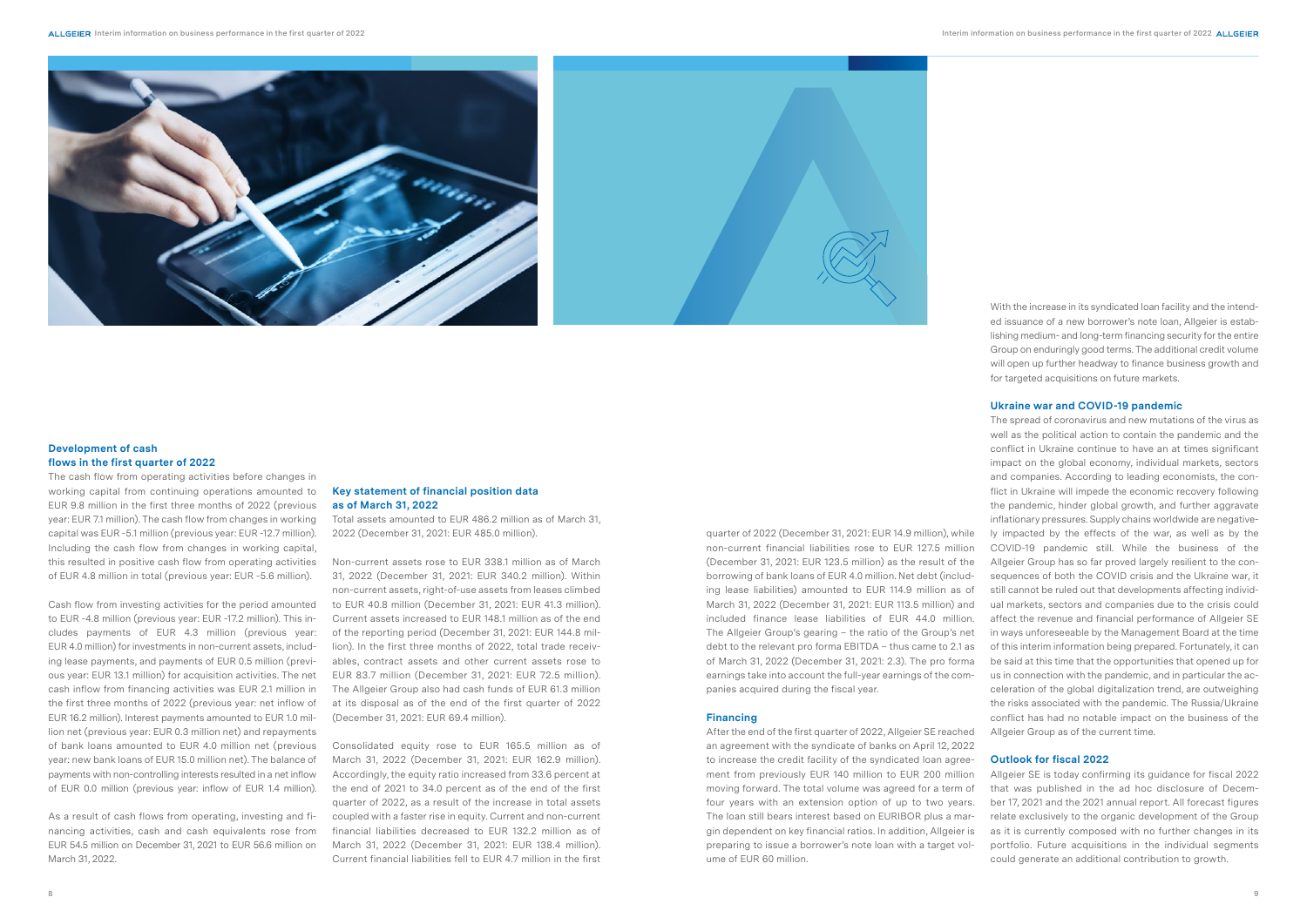#### Consolidated Statement of Financial Position of Allgeier SE, Munich, as of March 31, 2022 (unaudited)

| <b>Equity and liabilities</b>                           | March 31, 2022 | December 31, 2021 |
|---------------------------------------------------------|----------------|-------------------|
| Issued capital                                          | 11.409         | 11,409            |
| Capital reserves                                        | 71,249         | 71,249            |
| Retained earnings                                       | 102            | 102               |
| Profit carryforward                                     | 31,689         | 19,888            |
| Profit or loss for the period                           | 1,439          | 11,801            |
| Changes in equity recognized directly in equity         | 575            | 487               |
| Equity interest of shareholders of the parent company   | 116,462        | 114,936           |
| Equity interest of non-controlling interests            | 49,046         | 47,969            |
| Equity                                                  | 165,508        | 162,905           |
| Non-current financial liabilities                       | 127,500        | 123,500           |
| Non-current lease liabilities                           | 35,193         | 35,734            |
| Long-term provisions for post-employment benefit costs  | 1,169          | 1,133             |
| Other long-term provisions                              | 331            | 331               |
| Non-current contract liabilities                        | 39             | 88                |
| Other non-current financial liabilities                 | 41,802         | 41,802            |
| Deferred tax liabilities                                | 7,118          | 7,652             |
| <b>Non-current liabilities</b>                          | 213,151        | 210,240           |
| Current financial liabilities                           | 4,650          | 14,885            |
| Current lease liabilities                               | 8,852          | 8,810             |
| Short-term provisions for post-employment benefit costs | 18             | 125               |
| Other short-term provisions                             | 17,836         | 17,948            |
| Current contract liabilities                            | 8,711          | 6,762             |
| Trade payables                                          | 25,980         | 25,073            |
| Other current financial liabilities                     | 19,743         | 18,025            |
| Other current liabilities                               | 4,879          | 4,688             |
| Income tax liabilities                                  | 16,807         | 15,419            |
| Liabilities held for sale                               | 88             | 111               |
| <b>Current liabilities</b>                              | 107,565        | 111,846           |
| <b>Equity and liabilities</b>                           | 486,223        | 484,990           |

| <b>Consolidated Statement of Financial Position (EUR thousand)</b> |                |                   |  |  |  |  |
|--------------------------------------------------------------------|----------------|-------------------|--|--|--|--|
| <b>Assets</b>                                                      | March 31, 2022 | December 31, 2021 |  |  |  |  |
| Intangible assets                                                  | 278,988        | 281,124           |  |  |  |  |
| Property, plant and equipment                                      | 8,265          | 7,630             |  |  |  |  |
| Right-of-use assets from leases                                    | 40,803         | 41,308            |  |  |  |  |
| Other non-current financial assets                                 | 8,424          | 8,399             |  |  |  |  |
| Other non-current assets                                           | 174            | 419               |  |  |  |  |
| Deferred tax assets                                                | 1,438          | 1,330             |  |  |  |  |
| Non-current assets                                                 | 338,092        | 340,211           |  |  |  |  |
| Inventories                                                        | 1,314          | 1,230             |  |  |  |  |
| Contract assets                                                    | 10,034         | 2,476             |  |  |  |  |
| Trade receivables                                                  | 64,354         | 62,346            |  |  |  |  |
| Other current financial assets                                     | 750            | 1,946             |  |  |  |  |
| Other current assets                                               | 8,528          | 5,765             |  |  |  |  |
| Income tax receivables                                             | 1,812          | 1,496             |  |  |  |  |
| Cash                                                               | 61,251         | 69,409            |  |  |  |  |
| Assets held for sale                                               | 88             | 111               |  |  |  |  |
| <b>Current assets</b>                                              | 148,131        | 144,779           |  |  |  |  |
| Assets                                                             | 486,223        | 484,990           |  |  |  |  |

# **Unaudited interim information as of the first quarter of 2022**

**of Allgeier SE**



| March 31, 2022 | December 31, 2021 |
|----------------|-------------------|
| 11,409         | 11,409            |
| 71,249         | 71,249            |
| 102            | 102               |
| 31,689         | 19,888            |
| 1,439          | 11,801            |
| 575            | 487               |
| 116,462        | 114,936           |
| 49,046         | 47,969            |
| 165,508        | 162,905           |
| 127,500        | 123,500           |
| 35,193         | 35,734            |
| 1,169          | 1,133             |
| 331            | 331               |
| 39             | 88                |
| 41,802         | 41,802            |
| 7,118          | 7,652             |
| 213,151        | 210,240           |
| 4,650          | 14,885            |
| 8,852          | 8,810             |
| 18             | 125               |
| 17,836         | 17,948            |
| 8,711          | 6,762             |
| 25,980         | 25,073            |
| 19,743         | 18,025            |
| 4,879          | 4,688             |
| 16,807         | 15,419            |
| 88             | 111               |
| 107,565        | 111,846           |
| 486 223        | 484.990           |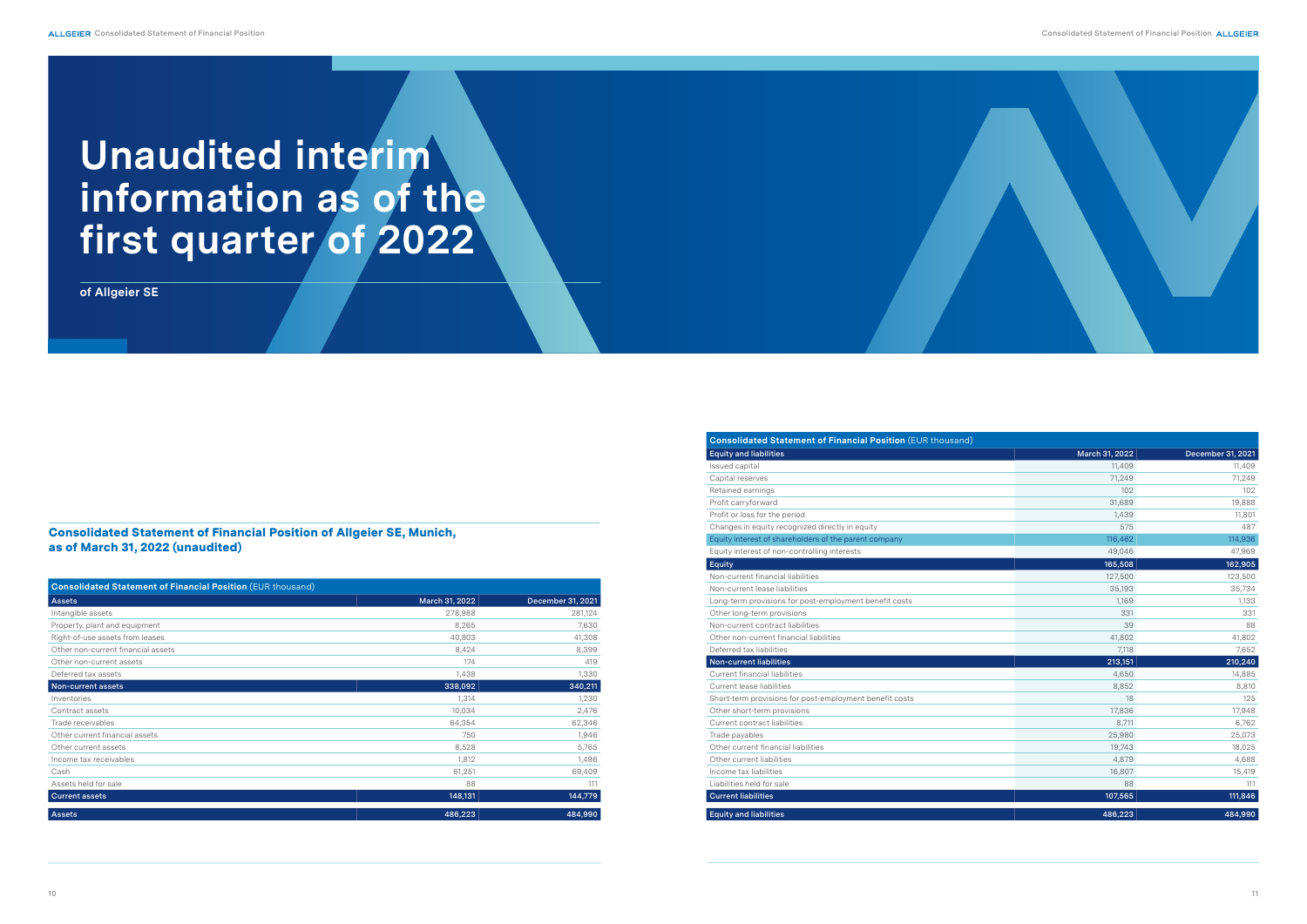Consolidated Statement of Comprehensive Income of Allgeier SE, Munich, for the period from January 1, 2022, to March 31, 2022 (unaudited)

| Consolidated Statement of Comprehensive Income (EUR thousand)   |                                             |                                             |                                             |                                             |                                             |                                             |
|-----------------------------------------------------------------|---------------------------------------------|---------------------------------------------|---------------------------------------------|---------------------------------------------|---------------------------------------------|---------------------------------------------|
|                                                                 | Total                                       |                                             |                                             | Discontinued operations                     |                                             | <b>Continuing operations</b>                |
| <b>Income Statement</b>                                         | <b>January 1, 2022</b><br>to March 31, 2022 | <b>January 1, 2021</b><br>to March 31, 2021 | <b>January 1, 2022</b><br>to March 31, 2022 | <b>January 1, 2021</b><br>to March 31, 2021 | <b>January 1, 2022</b><br>to March 31, 2022 | <b>January 1, 2021</b><br>to March 31, 2021 |
| Revenue                                                         | 112,153                                     | 94,742                                      | 42                                          | 97                                          | 112,111                                     | 94,645                                      |
| Other own work capitalized                                      | 841                                         | 277                                         |                                             |                                             | 841                                         | 277                                         |
| Other operating income                                          | 852                                         | 574                                         | 31                                          | 44                                          | 821                                         | 530                                         |
| Cost of materials                                               | 43,543                                      | 38,911                                      |                                             |                                             | 43,543                                      | 38,902                                      |
| Staff costs                                                     | 53,280                                      | 43,797                                      | 14                                          | 57                                          | 53,266                                      | 43,740                                      |
| Impairment on trade receivables and contract assets             | 36                                          |                                             |                                             |                                             | 36                                          | $\circ$                                     |
| Other operating expenses                                        | 5,498                                       | 5,233                                       | 51                                          | 101                                         | 5,447                                       | 5,132                                       |
| Earnings before interest, taxes, depreciation and amortization  | 11,488                                      | 7,652                                       | 8 <sup>1</sup>                              | $-26$                                       | 11,480                                      | 7,678                                       |
| Depreciation, amortization and impairment                       | 6,462                                       | 4,102                                       |                                             |                                             | 6,461                                       | 4,094                                       |
| Results of operating activities                                 | 5,026                                       | 3,550                                       | 7 <sup>1</sup>                              | $-34$                                       | 5,019                                       | 3,584                                       |
| Finance income                                                  | 49                                          | 17                                          |                                             |                                             | 49                                          | 17                                          |
| Financial expenses                                              | 1,283                                       | 504                                         |                                             | 16                                          | 1,283                                       | 489                                         |
| Earnings before taxes                                           | 3,792                                       | 3,062                                       | 7 <sup>1</sup>                              | $-50$                                       | 3,785                                       | 3,112                                       |
| Net income taxes                                                | $-1,296$                                    | $-1,211$                                    | $-7$                                        |                                             | $-1,289$                                    | $-1,211$                                    |
| Profit or loss for the period                                   | 2,497                                       | 1,851                                       | 0                                           | $-50$                                       | 2,497                                       | 1,901                                       |
| Profit or loss for the period attributable to:                  |                                             |                                             |                                             |                                             |                                             |                                             |
| shareholders of the parent company                              | 1,439                                       | 761                                         | $\cap$                                      | $-50$                                       | 1,439                                       | 811                                         |
| non-controlling interests                                       | 1,058                                       | 1,090                                       |                                             |                                             | 1,058                                       | 1,090                                       |
| Basic earnings per share:                                       |                                             |                                             |                                             |                                             |                                             |                                             |
| Average number of shares outstanding weighted pro rata temporis | 11,408,513                                  | 11,382,513                                  | 11,408,513                                  | 11,382,513                                  | 11,408,513                                  | 11,382,513                                  |
| Earnings per share in EUR                                       | 0.13                                        | 0.07                                        | 0.00                                        | 0.00                                        | 0.13                                        | 0.07                                        |
| Diluted earnings per share:                                     |                                             |                                             |                                             |                                             |                                             |                                             |
| Average number of shares outstanding weighted pro rata temporis | 11,924,476                                  | 11,543,831                                  | 11,924,476                                  | 11,543,831                                  | 11,924,476                                  | 11,543,831                                  |
| Earnings per share in EUR                                       | 0.12                                        | 0.07                                        | 0.00                                        | 0.00                                        | 0.12                                        | 0.07                                        |

 $\blacktriangleright$  continued overleaf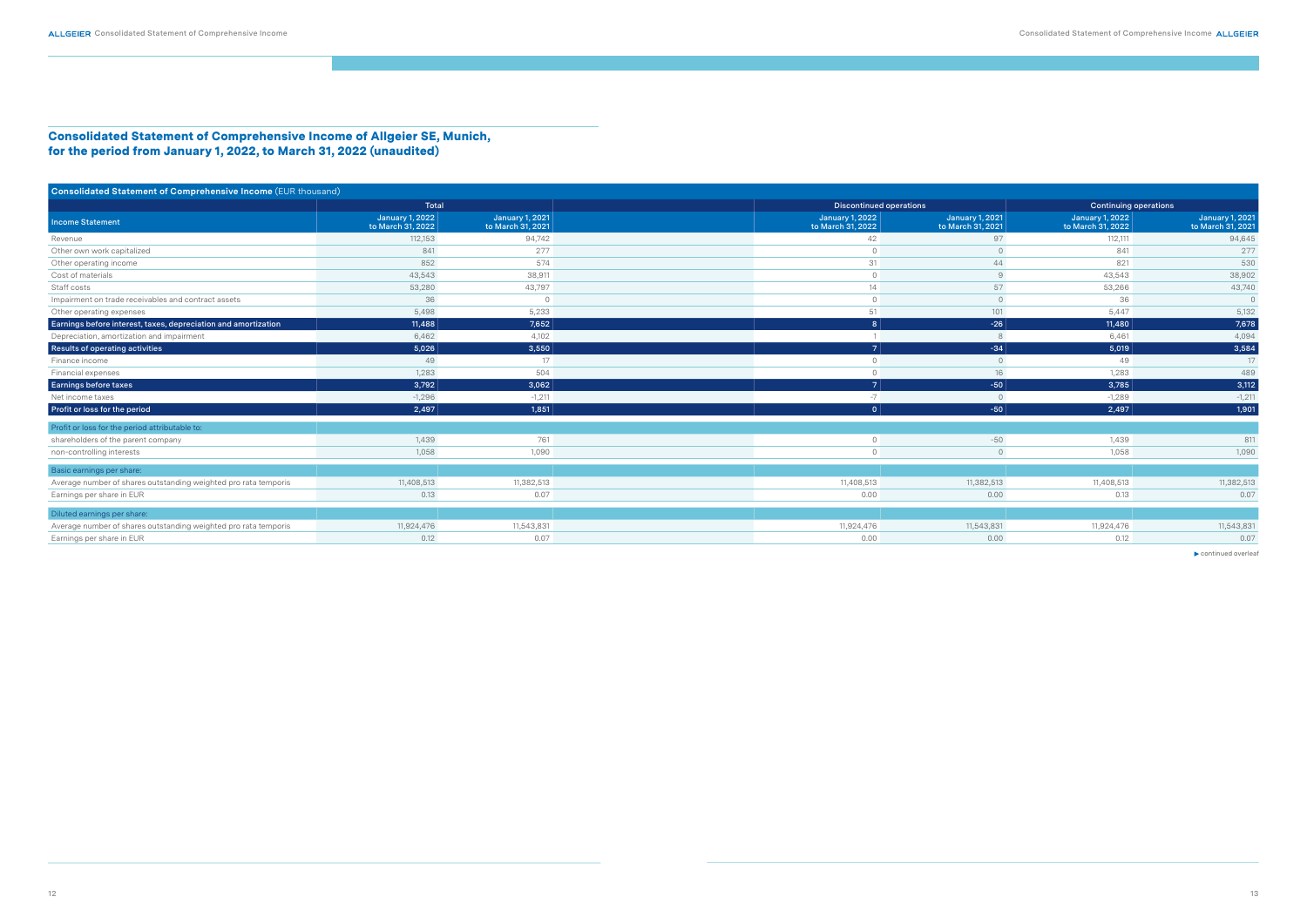Consolidated Statement of Comprehensive Income of Allgeier SE, Munich, for the period from January 1, 2022, to March 31, 2022 (unaudited)

| Consolidated Statement of Comprehensive Income (EUR thousand) |                                      |                                      |                                      |                                      |                                      |                                             |  |
|---------------------------------------------------------------|--------------------------------------|--------------------------------------|--------------------------------------|--------------------------------------|--------------------------------------|---------------------------------------------|--|
|                                                               | Total                                |                                      |                                      | Discontinued operations              | <b>Continuing operations</b>         |                                             |  |
| Other comprehensive income                                    | January 1, 2022<br>to March 31, 2022 | January 1, 2021<br>to March 31, 2021 | January 1, 2022<br>to March 31, 2022 | January 1, 2021<br>to March 31, 2021 | January 1, 2022<br>to March 31, 2022 | <b>January 1, 2021</b><br>to March 31, 2021 |  |
| Items that cannot be reclassified to the income statement:    |                                      |                                      |                                      |                                      |                                      |                                             |  |
| Foreign exchange differences                                  | 107                                  | $-120$                               |                                      |                                      | 107                                  | $-120$                                      |  |
| Other comprehensive income for the period                     | 106                                  | $-120$                               |                                      |                                      | 106                                  | $-120$                                      |  |
| Total comprehensive income for the period                     | 2,603                                | 1,731                                |                                      | $-50$                                | 2,603                                | 1,781                                       |  |
| Total comprehensive income for the period attributable to:    |                                      |                                      |                                      |                                      |                                      |                                             |  |
| shareholders of the parent company                            | 1,526                                | 638                                  |                                      | $-50$                                | 1,526                                | 688                                         |  |
| non-controlling interests                                     | 1,077                                | 1,093                                |                                      |                                      | 1,077                                | 1,092                                       |  |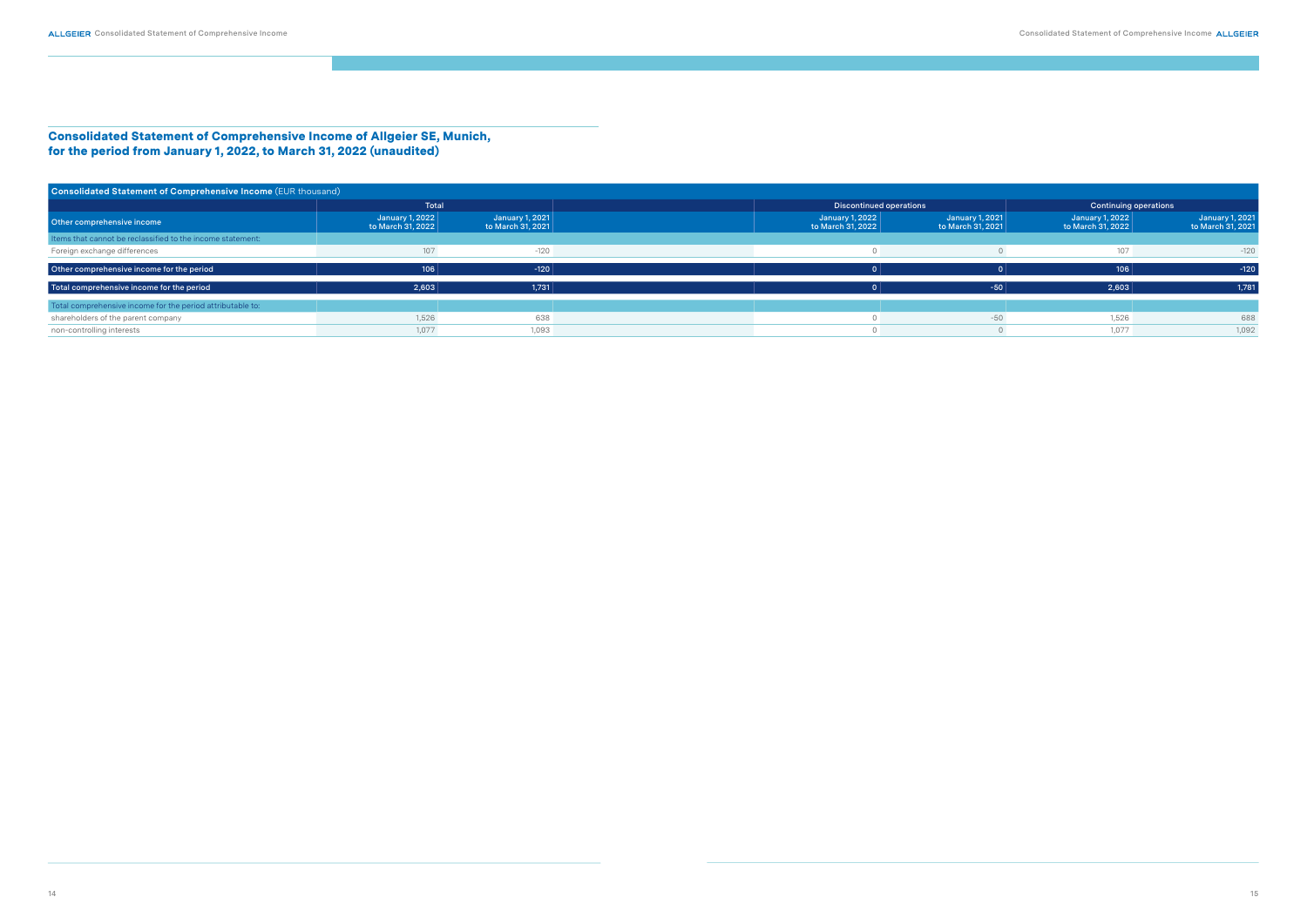#### Consolidated Statement of Changes in Equity of Allgeier SE, Munich, as of March 31, 2022 (unaudited)

| Consolidated Statement of Changes in Equity (EUR thousand)                                   |                |                         |                          |                        |                            |                                  |                                                       |                                                             |                                                           |         |
|----------------------------------------------------------------------------------------------|----------------|-------------------------|--------------------------|------------------------|----------------------------|----------------------------------|-------------------------------------------------------|-------------------------------------------------------------|-----------------------------------------------------------|---------|
|                                                                                              | Issued capital | <b>Capital reserves</b> | <b>Retained earnings</b> | <b>Treasury shares</b> | <b>Profit carryforward</b> | Profit or loss for<br>the period | Changes in equity<br>recognized directly<br>in equity | Equity interest of<br>shareholders of the<br>parent company | <b>Equity interest of</b><br>non-controlling<br>interests | Equity  |
| As of January 1, 2021                                                                        | 11,383         | 65,074                  | 102                      |                        | 25,936                     | $-356$                           | $-78$                                                 | 102,060                                                     | 3,461                                                     | 105,521 |
| Transfer of profit or loss for the previous year<br>to profit carryforward                   |                |                         |                          |                        | $-356$                     | 356                              |                                                       |                                                             |                                                           |         |
| Acquisition of shares of non-controlling shareholders<br>of Allgeier publicplan Holding GmbH |                |                         |                          |                        |                            |                                  |                                                       |                                                             | 1,356                                                     | 1,356   |
| Profit or loss for the period                                                                |                |                         |                          |                        |                            | 761                              |                                                       | 761                                                         | 1,090                                                     | 1,851   |
| Foreign exchange differences                                                                 |                |                         |                          |                        |                            |                                  | $-123$                                                | $-123$                                                      |                                                           | $-120$  |
| As of March 31, 2021                                                                         | 11,383         | 65,074                  | 102                      |                        | 25,580                     | 761                              | $-200$                                                | 102,699                                                     | 5,910                                                     | 108,609 |
| As of January 1, 2022                                                                        | 11,409         | 71,249                  | 102                      |                        | 19,888                     | 11,801                           | 487                                                   | 114,936                                                     | 47,969                                                    | 162,905 |
| Transfer of profit or loss for the previous year<br>to profit carryforward                   |                |                         |                          |                        | 11,801                     | $-11,801$                        |                                                       |                                                             |                                                           |         |
| Profit or loss for the period                                                                |                |                         |                          |                        |                            | 1,439                            |                                                       | 1,439                                                       | 1,058                                                     | 2,497   |
| Foreign exchange differences                                                                 |                |                         |                          |                        |                            |                                  | 88                                                    | 88                                                          | 19                                                        | 107     |
| As of March 31, 2022                                                                         | 11,409         | 71,249                  | 102                      |                        | 31,689                     | 1,439                            | 575                                                   | 116,462                                                     | 49,046                                                    | 165,508 |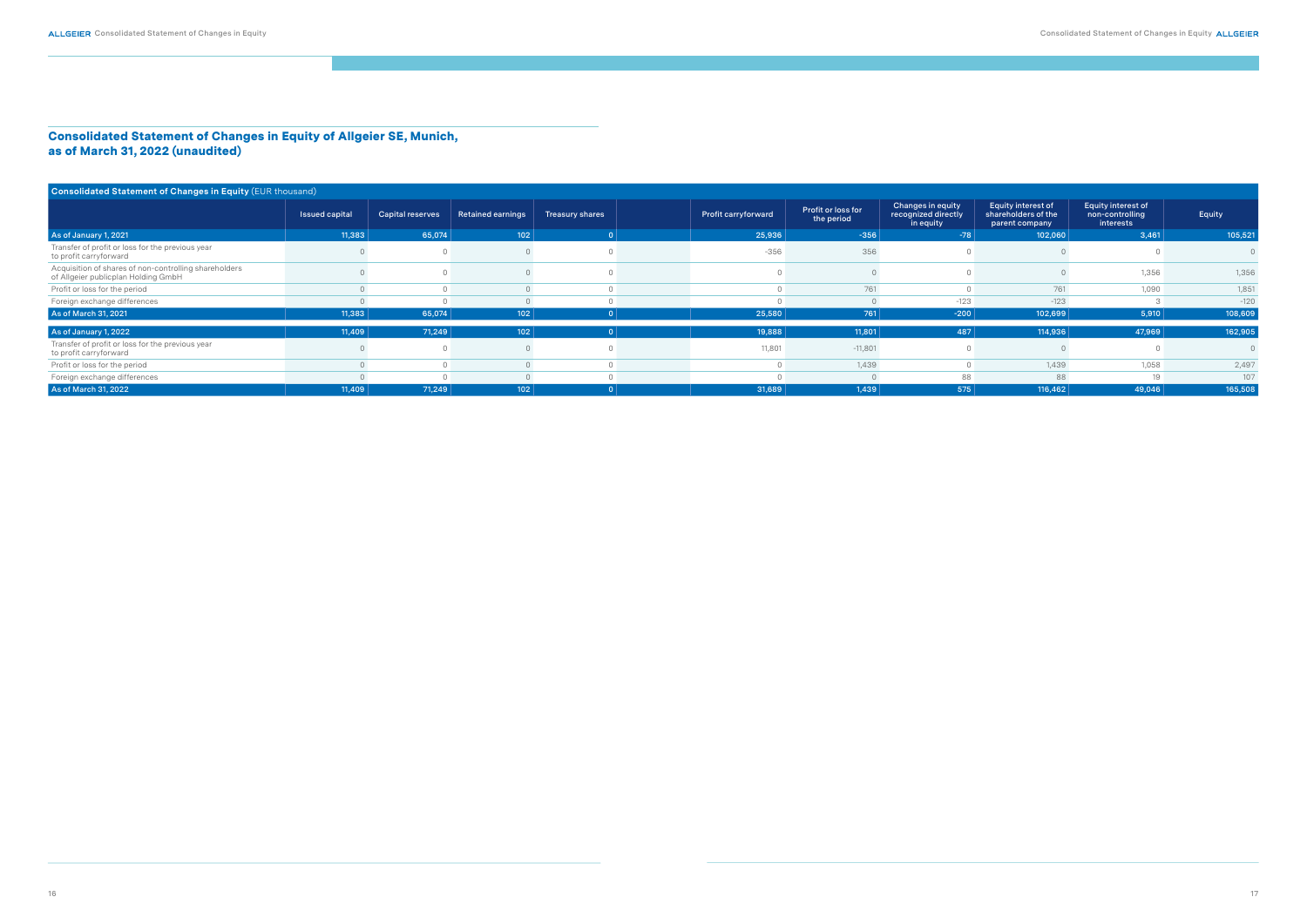#### Consolidated Statement of Cash Flows of Allgeier SE, Munich, for the period from January 1, 2022, to March 31, 2022 (unaudited)

| <b>Consolidated Statement of Cash Flows (EUR thousand)</b>                              |                                             |                                             |                                      |                                             |                                      |                                             |
|-----------------------------------------------------------------------------------------|---------------------------------------------|---------------------------------------------|--------------------------------------|---------------------------------------------|--------------------------------------|---------------------------------------------|
|                                                                                         | Total                                       |                                             | <b>Discontinued operations</b>       |                                             | <b>Continuing operations</b>         |                                             |
|                                                                                         | <b>January 1, 2022</b><br>to March 31, 2022 | <b>January 1, 2021</b><br>to March 31, 2021 | January 1, 2022<br>to March 31, 2022 | <b>January 1, 2021</b><br>to March 31, 2021 | January 1, 2022<br>to March 31, 2022 | <b>January 1, 2021</b><br>to March 31, 2021 |
| Results of operating activities                                                         | 5,026                                       | 3,550                                       |                                      | $-34$                                       | 5,019                                | 3,584                                       |
| Depreciation and amortization on non-current assets                                     | 6,462                                       | 4,102                                       |                                      |                                             | 6,461                                | 4,094                                       |
| Expenses on the disposal of non-current assets                                          |                                             | 82                                          |                                      |                                             |                                      | 82                                          |
| Change in long-term provisions                                                          | 35                                          | 35                                          |                                      |                                             | 35                                   | 35                                          |
| Other non-cash expenses and income                                                      | $-860$                                      | $-366$                                      |                                      | $-1$                                        | $-860$                               | $-365$                                      |
| Income taxes paid                                                                       | $-870$                                      | $-296$                                      | $-14$                                | $-4$                                        | $-856$                               | $-292$                                      |
| Cash flows from operating activities before changes in working capital                  | 9,800                                       | 7,107                                       | $-6$                                 | $-31$                                       | 9,806                                | 7,137                                       |
| Cash flows from changes in working capital                                              | $-5,116$                                    | $-12,729$                                   | -60                                  | $-10$                                       | $-5,056$                             | $-12,720$                                   |
| Cash flows from operating activities                                                    | 4,684                                       | $-5,623$                                    | $-66$                                | $-40$                                       | 4,750                                | $-5,582$                                    |
| Payments for investments in non-current assets                                          | $-1,606$                                    | $-1,423$                                    | $\Omega$                             | $-5$                                        | $-1,606$                             | $-1,418$                                    |
| Payments for finance leases                                                             | $-2,736$                                    | $-2,562$                                    |                                      | $-2$                                        | $-2,736$                             | $-2,560$                                    |
| Proceeds from the disposal of non-current assets                                        | 30                                          | 87                                          |                                      |                                             | 30                                   | 87                                          |
| Payments for the acquisition of subsidiaries                                            |                                             | $-12,001$                                   |                                      | $\Omega$                                    |                                      | $-12,001$                                   |
| Payments for purchase price components for companies<br>not acquired in the fiscal year | $-480$                                      | $-542$                                      |                                      |                                             | $-480$                               | $-542$                                      |
| Payments for the acquisition of assets and rights                                       |                                             | $-557$                                      |                                      |                                             | $\Omega$                             | $-557$                                      |
| Payments of loans to investments accounted for using the equity method                  |                                             | $-250$                                      |                                      | $\Omega$                                    |                                      | $-250$                                      |
| Cash flows from investing activities                                                    | $-4,792$                                    | $-17,247$                                   | 0                                    | $-6$                                        | $-4,792$                             | $-17,241$                                   |
| Proceeds from bank loans                                                                | 4,000                                       | 15,000                                      | $\cap$                               | $\Omega$                                    | 4,000                                | 15,000                                      |
| Cash flows from intragroup financing                                                    |                                             |                                             |                                      | 44                                          |                                      | $-44$                                       |
| Cash flow from factoring                                                                | $-937$                                      | 129                                         |                                      | $\Omega$                                    | $-937$                               | 129                                         |
| Interest received                                                                       | 39                                          |                                             |                                      | $\Omega$                                    | 39                                   | 7                                           |
| Interest paid                                                                           | $-1,015$                                    | $-298$                                      |                                      | $\cap$                                      | $-1,015$                             | $-298$                                      |
| Balance of payments with non-controlling interests                                      | $\cap$                                      | 1.356                                       | $\cap$                               | $\Omega$                                    |                                      | 1,356                                       |
| Cash flows from financing activities                                                    | 2,086                                       | 16,194                                      | $\Omega$                             | 44                                          | 2,087                                | 16,150                                      |
| Total cash flows                                                                        | 1,979                                       | $-6,676$                                    | $-66$                                | $-3$                                        | 2,044                                | $-6,674$                                    |
| Changes in cash and cash equivalents due to exchange rate movements                     | 12                                          | $-131$                                      | $-20$                                | $-29$                                       | 32                                   | $-102$                                      |
| Total changes in cash and cash equivalents                                              | 1,991                                       | $-6,807$                                    | $-86$                                | $-32$                                       | 2,077                                | $-6,776$                                    |
| Cash and cash equivalents at the beginning of the period                                | 54,822                                      | 55,619                                      | 298                                  | 431                                         | 54,524                               | 55,188                                      |
| Cash and cash equivalents at the end of the period                                      | 56,813                                      | 48,812                                      | 212                                  | 400                                         | 56,601                               | 48,412                                      |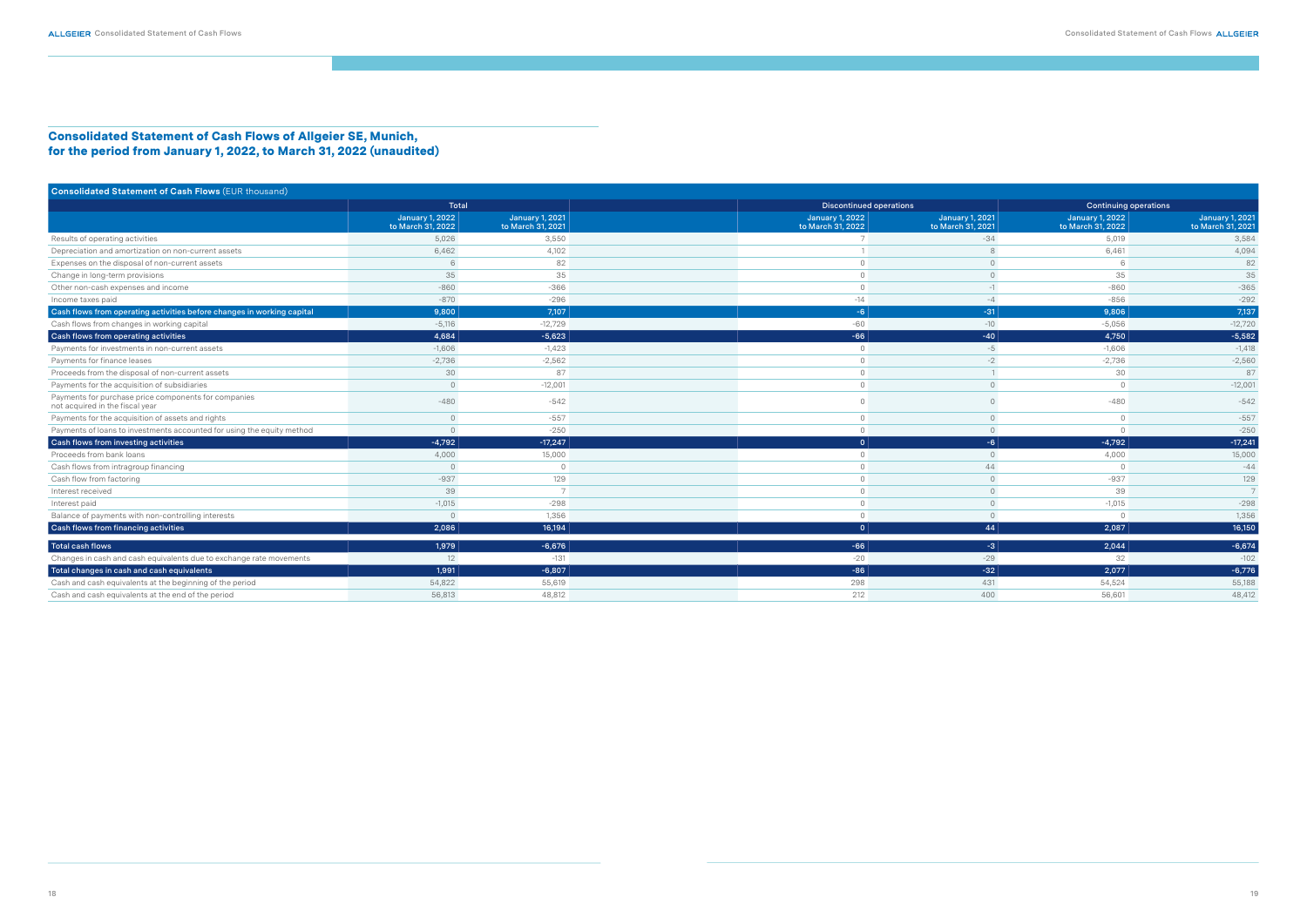#### **Accounting policies**

The accounting policies have not changed compared to the consolidated financial statements as of December 31, 2021.

The voluntary interim information of Allgeier SE as of March 31, 2022 has not been reviewed by an auditor or audited in accordance with section 317 of the Handelsgesetzbuch (HGB – German Commercial Code).

#### **Voluntary interim information**

Since the Transparenzrichtlinie-Änderungsrichtlinie-Umsetzungsgesetz (TRL-ÄndRL-UmsG – German Act Implementing the Transparency Directive Amending Directive) became effective, the Wertpapierhandelsgesetz (WpHG – German Securities Trading Act) no longer requires mandatory quarterly interim reporting for companies listed in the General Standard. The Stock Exchange Regulations of December 3, 2015 of the Frankfurt Stock Exchange only stipulate a quarterly reporting requirement for Prime Standard companies. However, Allgeier SE intends to continue providing information for shareholders and other stakeholders, and will therefore be publishing voluntary interim information until further notice. This publication is not a complete interim report with the content required by law, but rather interim information published by the company focusing on the significant information.

The Allgeier Group also performs transactions with related parties in conjunction with its ordinary operations. All business relationships between the Allgeier Group and related parties are on an arm's length basis.

In the first quarter of 2022, interest receivables from Talentry arose in the amount of EUR 10 thousand.

#### **Consolidated group**

#### **Treasury shares**

Allgeier SE did not acquire any treasury shares in the first three months of 2022. The number of treasury shares as of March 31, 2022 is therefore still zero (December 31, 2021: zero).

As of March 31, 2022, the basis of consolidation of Allgeier SE consisted of 52 consolidated companies (December 31, 2021: 52) and two companies accounted for using the equity method (December 31, 2021: two). Related parties are defined as persons or enterprises that can influence or be influenced by the company. Business relationships between all companies included in the consolidated financial statements were fully eliminated in the consolidated financial statements.

#### **Significant transactions with related parties**

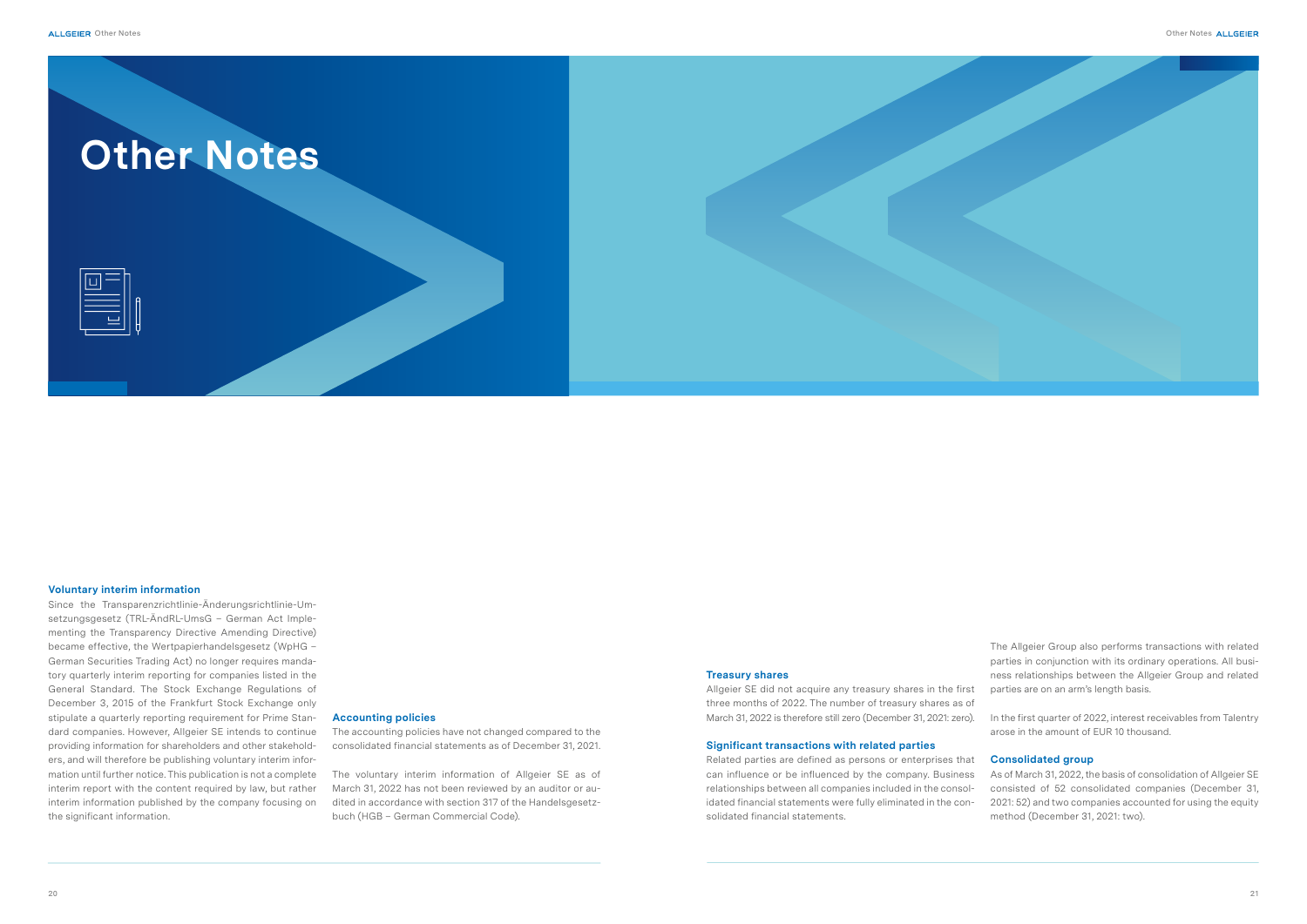#### Imprint

 $\circledcirc$ 

#### **Published by**

| Allgeier SE                        |
|------------------------------------|
| Einsteinstrasse 172                |
| 81677 Munich                       |
| <b>Federal Republic of Germany</b> |
| Tel.: +49 (0)89 998421-0           |
| Fax: +49 (0)89 998421-11           |
| e-mail: info@allgeier.com          |
| www.allgeier.com                   |
|                                    |

#### **Register entry**

Munich Local Court, HRB 198543

#### **Contact**

| Corporate Communications & Investor Relations |
|-----------------------------------------------|
|                                               |
|                                               |
|                                               |

# Financial Calendar 2022 **Impo** Public<br>annua Publication of volume interim in the volume of volume in the volume of volume interim in the volume of volume interim in the volume of volume interim in the volume of volume interim in the volume interim in the volume of v Publication Publication Publication Christmas of voluntary interiments of volume interiments and the volume in<br>
Publication Christmas of voluntary interiments are experiments and the experiments are the experiments are the

Allgeier's financial reports and interim information can be found on the Internet in German and English at www.allgeier.com/en > Investor Relations > Financial Reports & Publications or requested using the contact details above.

> Current financial information can be found in the Investor Relations section of Allgeier's website at www.allgeier.com/en/investor-relations.

> > Picture credits: Cover: Philipp Buhl © GST/Wehrmann

| <b>Important dates and events</b>                                        |                   |
|--------------------------------------------------------------------------|-------------------|
| Publication of the 2021 consolidated/<br>annual financial statements     | April 29, 2022    |
| Publication of voluntary interim information<br>as of March 31, 2022     | May 13, 2022      |
| <b>Annual General Meeting (virtual)</b>                                  | June 30, 2022     |
| Publication of 2022 half-yearly financial report                         | August 12, 2022   |
| Publication of voluntary interim information<br>as of September 30, 2022 | November 14, 2022 |
|                                                                          |                   |

#### **Alternative key performance indicators**

This document contains supplementary financial indicators – not precisely defined in the relevant accounting framework – that are or could constitute alternative performance indicators. These supplementary financial indicators may be of limited suitability as an analytical tool and should not be used in isolation or as an alternative to the financial indicators presented in the consolidated financial statements and calculated in accordance with relevant accounting frameworks to assess the financial position and financial performance of Allgeier SE. Other companies that present or report alternative performance indicators with similar names may calculate them differently and they therefore may not be comparable. Further information on the alternative performance indicators used by Allgeier SE can be found in Allgeier SE's 2021 annual report.

#### **Information for fiscal 2022**

Information for periods after December 31, 2021 uses assumptions and estimates based on Management Board expectations. Actual future developments and results may differ from these assumptions and estimates. Allgeier SE provides no guarantee that future developments and the actual results achieved in the future will be consistent with the assumptions and estimates expressed in this voluntary interim information and assumes no such liability.

![](_page_11_Picture_1.jpeg)